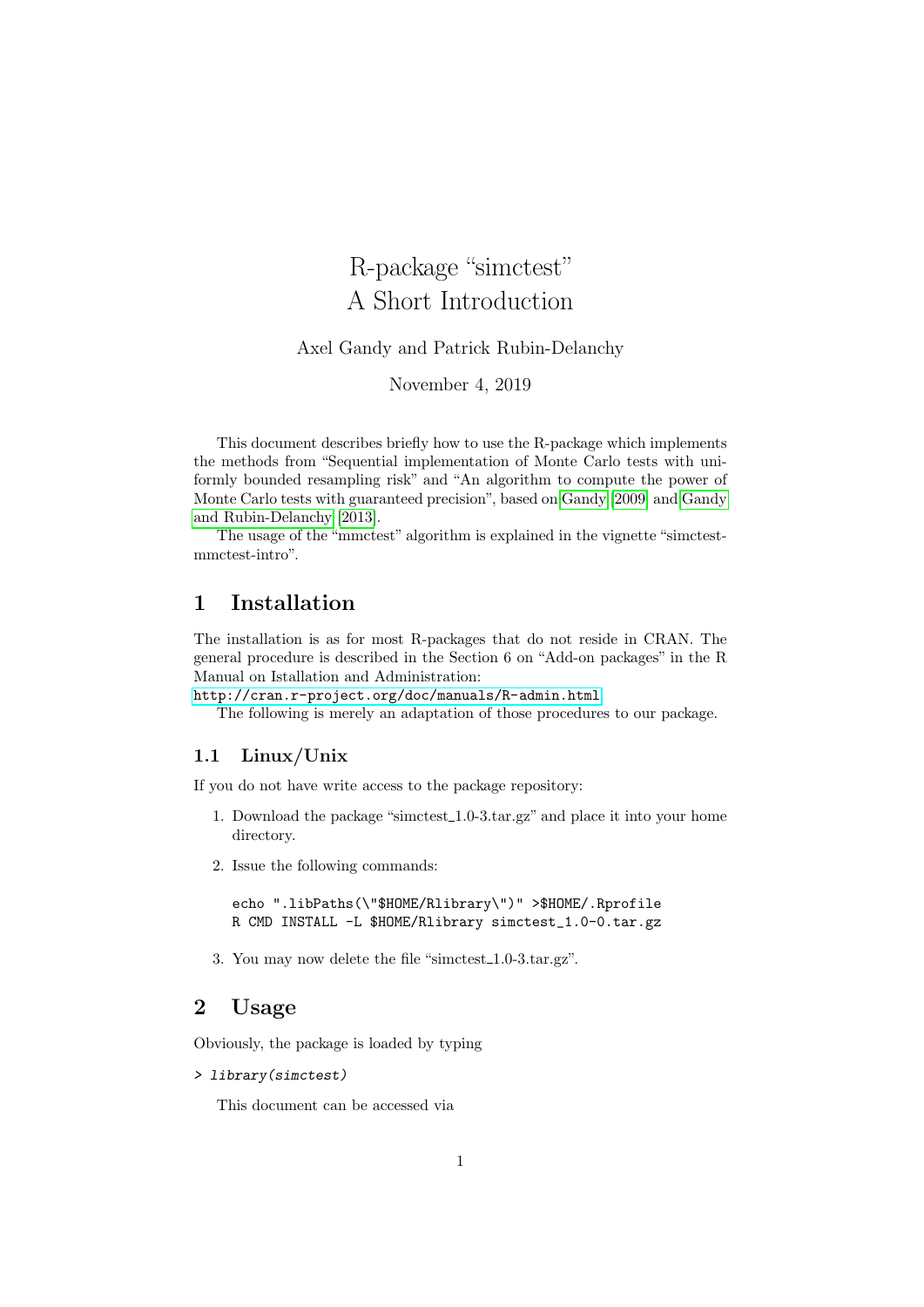```
> vignette("simctest-intro")
```
Documentation of the most useful commands can be obtained as follows:

> ? simctest

> ? mcp

#### 2.1 Implementing a Monte Carlo test

The following is an artificial example. By default the algorithm will report back after at most 10000 steps, work with a threshold of  $\alpha = 0.05$  and use the spending sequence

$$
\epsilon_n = 0.001 \frac{n}{1000 + n}.
$$

A simple example of a test with true p-value 0.07.

```
> res <- simctest(function() runif(1)<0.07);
> res
p.value: 0.07102125
Number of samples: 1929
```
One can also obtain a confidence interval (wrt the resampling procedure) of the computed p-value. By default a 95% confidence interval is computed.

> confint(res)

 $2.5 \%$  97.5 % p.value 0.05786835 0.08157308

#### 2.1.1 Behaviour at the Threshold

Next, consider an example where the true p-value is precisely equal to the threshold  $\alpha$ . Here, we will expect that the algorithm stops only with probability  $2\epsilon = 0.002$ . If the algorithm has not stopped after 10000 steps the algorithm will return.

```
> res <- simctest(function() runif(1)<0.05);
> res
No decision reached.
Final estimate will be in [ 0.04186157 , 0.05954744 ]
Current estimate of the p.value: 0.0528
Number of samples: 10000
```
Note that a part of the output it the interval in which the final estimator will lie.

One can always take a few more steps

```
> res <- cont(res,10000)
> res
No decision reached.
Final estimate will be in [ 0.04383295 , 0.05692552 ]
Current estimate of the p.value: 0.05185
Number of samples: 20000
```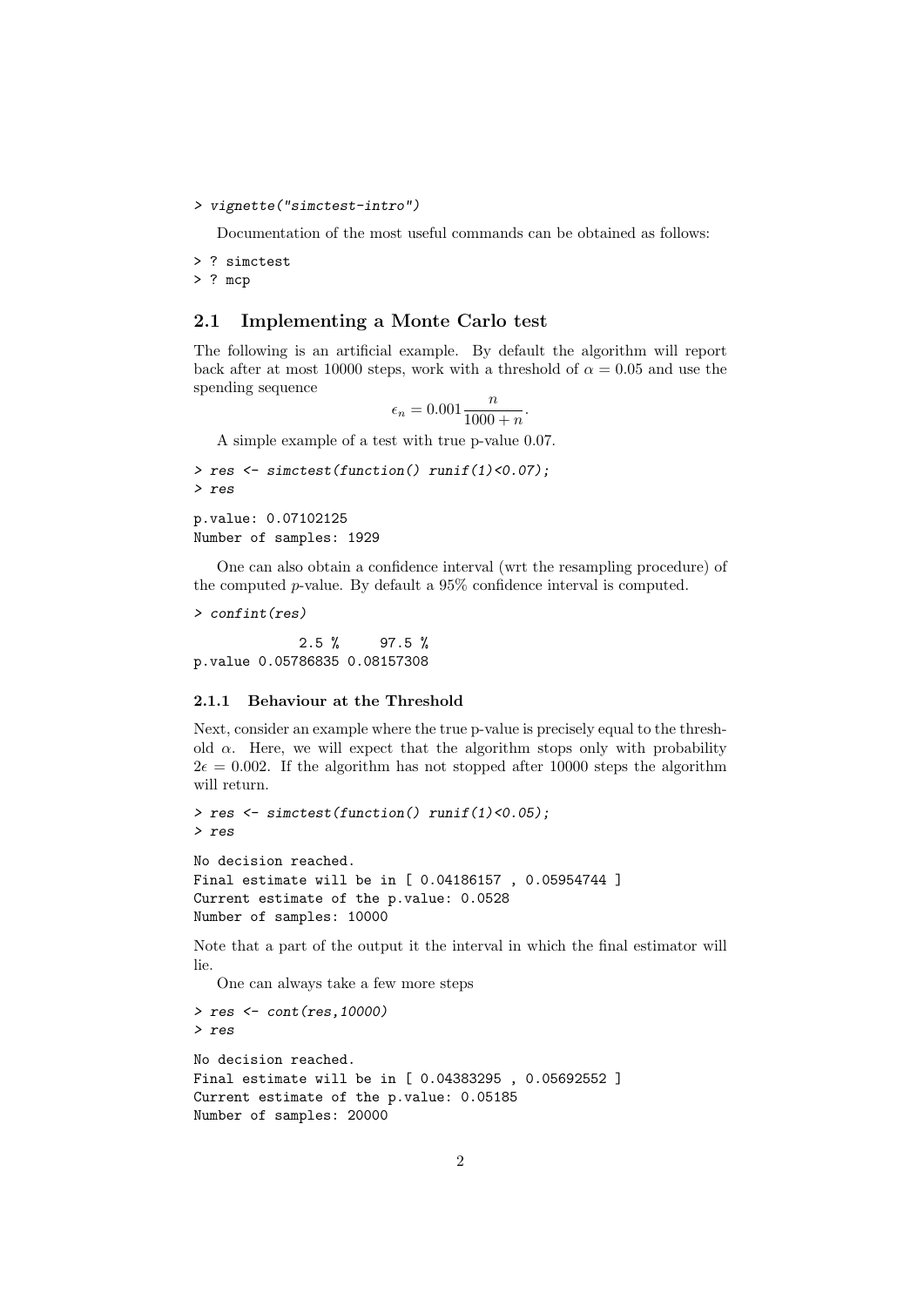#### 2.1.2 A simple bootstrap test

An example from [Gandy](#page-4-0) [\[2009\]](#page-4-0):

```
> dat <- matrix(nrow=5,ncol=7,byrow=TRUE,
+ c(1,2,2,1,1,0,1, 2,0,0,2,3,0,0, 0,1,1,1,2,7,3, 1,1,2,0,0,0,1, 0,1,1,1,1,0,0))
> loglikrat <- function(data){
+ cs <- colSums(data)
+ rs <- rowSums(data)
+ mu <- outer(rs,cs)/sum(rs)
+ 2*sum(ifelse(data<=0.5, 0,data*log(data/mu)))
+ }
> resample <- function(data){
+ cs <- colSums(data)
+ rs <- rowSums(data)
+ n \leftarrow sum(rs)+ mu <- outer(rs,cs)/n/n
+ matrix(rmultinom(1,n,c(mu)),nrow=dim(data)[1],ncol=dim(data)[2])
+ }
> t <- loglikrat(dat);
> # function to generate samples
> gen <- function(){loglikrat(resample(dat))>=t}
> #using simctest
> simctest(gen,maxsteps=10000)
p.value: 0.01369863
Number of samples: 438
> #now trying simctest.cont
> res <- simctest(gen,maxsteps=500)
> res
No decision reached.
Final estimate will be in [ 0.02312139 , 0.0929368 ]
Current estimate of the p.value: 0.04
Number of samples: 500
> cont(res,20000)
p.value: 0.04209902
Number of samples: 13492
```
## 2.2 Computing the power of a test

#### 2.2.1 Setup

The user will have to create a function that represents the power computation problem. Specifically, it is a function that returns binary stream representing replicates of  $T \geq t$  for one dataset (if the test rejects for large values of the observed test), where  $t$  is the observed test statistic for that dataset, and  $T$  is its replicate under the null hypothesis. Example: permutation test from [Boos](#page-4-2) [and Zhang](#page-4-2) [\[2000\]](#page-4-2):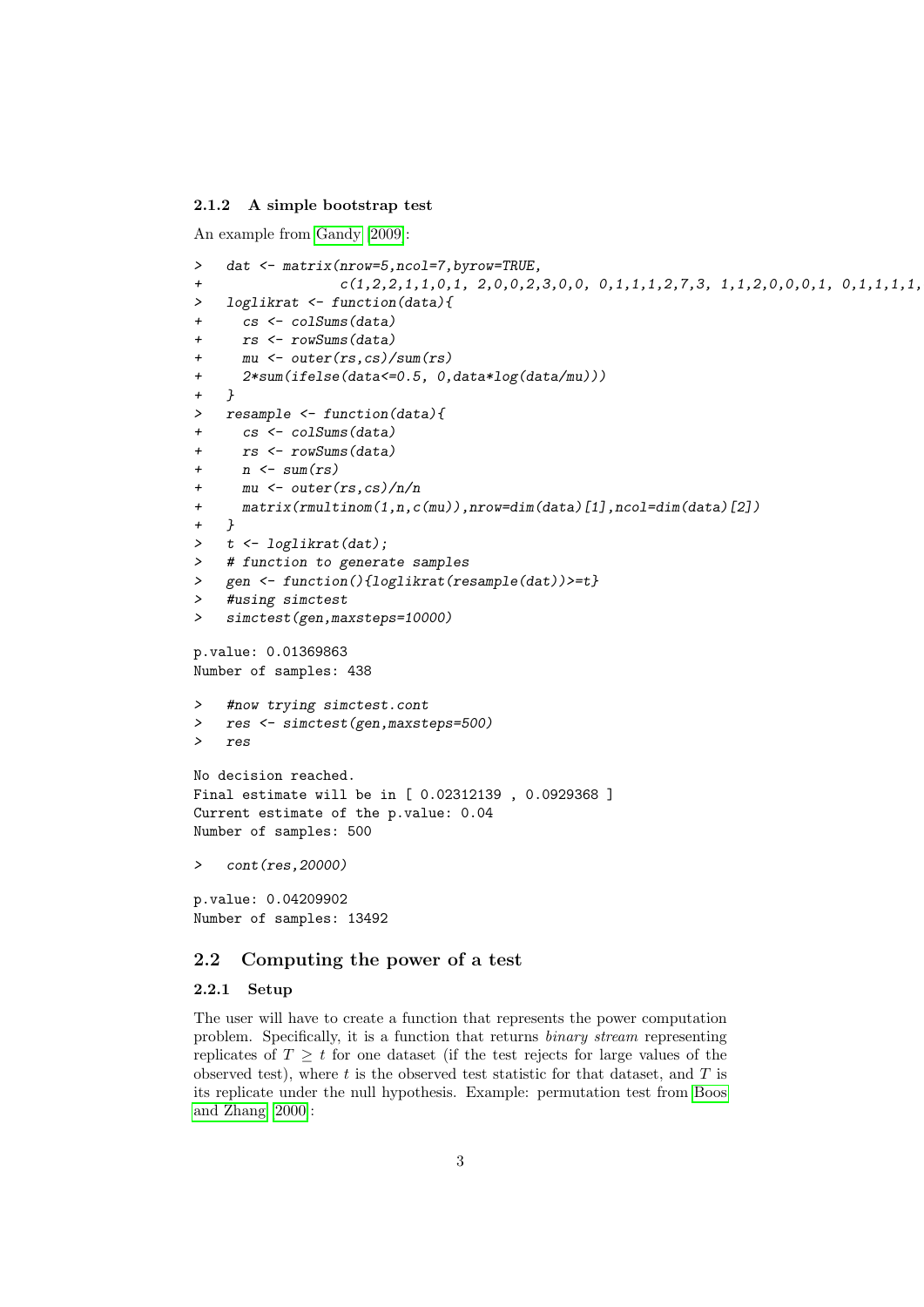```
> genstream <- function(){
   D \leftarrow list(group1 = rnorm(8, mean=0), group2 = rnorm(4, mean=0.5))+ t <- mean(D$group2) - mean(D$group1)
+ stream <- function(){
+ group <- (c(D$group1, D$group2))[sample.int(12)]
+ T \leftarrow \text{mean}(group[9:12]) - mean(group[1:8])+ T > = t+ }
+ }
```
#### 2.2.2 Making things go faster

Users are best advised to devise a procedure by which streams can be generated in batches.

```
genstream <- function(){
```
...

```
function(N){
        ...
        T >= t ##T a vector of test replicates
     }
}
```
For testing purposes, in the following we will use an example with power 0.05:

```
> genstream <- function(){p <- runif(1); function(N){runif(N) <= p}}
```
#### 2.2.3 Default settings

In the default settings reports is TRUE, and on-screen reports on the progress are shown. However, for this demonstration we explicitly set reports to FALSE. (The on-screen reports print backspaces in order to reprint over the same line, which can cause issues on some platforms.)

In the default settings, the confidence interval returned will have length 0.02 if it contains at least one value smaller than 0.05 or at least one value larger 0.95, and a confidence interval not greater than 0.1 otherwise.

```
> res<-mcp(genstream, options=list(reports=FALSE))
> res
```

```
Confidence interval (coverage prob: 0.99): [0.043,0.0631]
Estimate of power: 0.0528
```
### 2.2.4 Fixed delta

If we want a fixed CI length no matter what, just set delta, e.g.

```
> res<-mcp(genstream, delta=0.05, options=list(reports=FALSE))
```
#### > res

```
Confidence interval (coverage prob: 0.99): [0.0253,0.0753]
Estimate of power: 0.0478
```